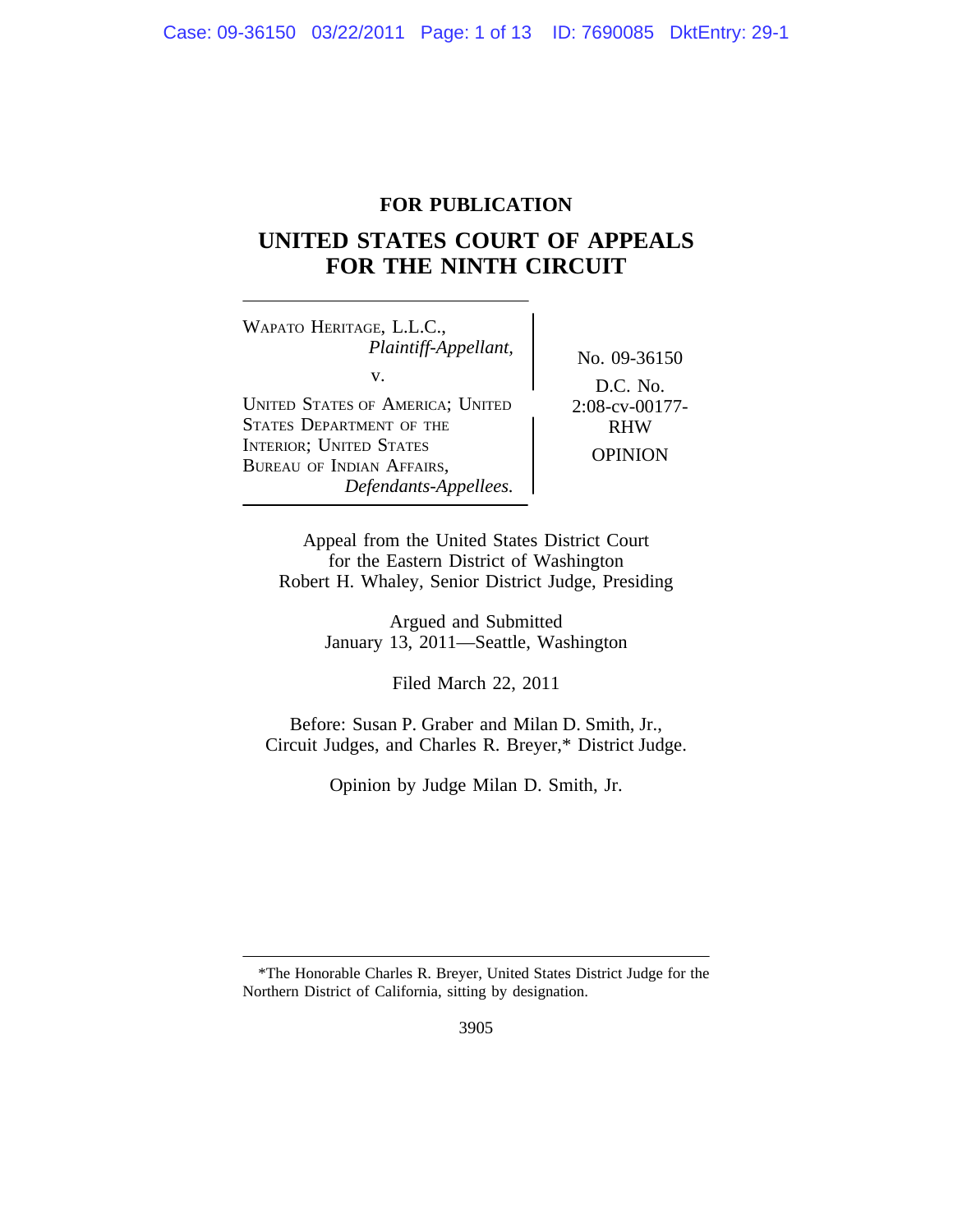#### **COUNSEL**

R. Bruce Johnston, Law Office of R. Bruce Johnston, PS, Bainbridge Island, Washington, for the plaintiff-appellant.

Andrew S. Biviano, Assistant United States Attorney, Spokane, Washington, for the defendants-appellees.

#### **OPINION**

M. SMITH, Circuit Judge:

Plaintiff-Appellant Wapato Heritage, L.L.C. (Wapato), appeals the district court's order denying its motion for summary judgment and motion for reconsideration, and granting Defendants-Appellees' motion for summary judgment and motion to dismiss. We address whether Wapato's predecessor-in-interest, William Wapato Evans, Jr. (Evans), effectively exercised his option to renew a lease agreement (Lease) between Evans and certain Native American landowners (Landowners) covering real property known as Moses Allotment No. 8 (MA-8). The district court ruled that Evans did not comply with the Lease's requirements that he notify all the Landowners that he intended to renew the Lease. Wapato, the current holder of all the Lessee's rights under the Lease, timely appealed. We have jurisdiction under 28 U.S.C. § 1291.

Wapato argues on appeal that the terms of the Lease are ambiguous as to whether the Bureau of Indian Affairs (BIA) was a Lessor under the Lease, therefore precluding summary judgment. We hold that the Lease is not ambiguous and that the BIA was not a Lessor under the Lease. We also hold that Evans (and later Wapato) failed to provide the required notice to the Landowners and thus did not effectively exercise the option to renew the Lease. Wapato's other claims of error are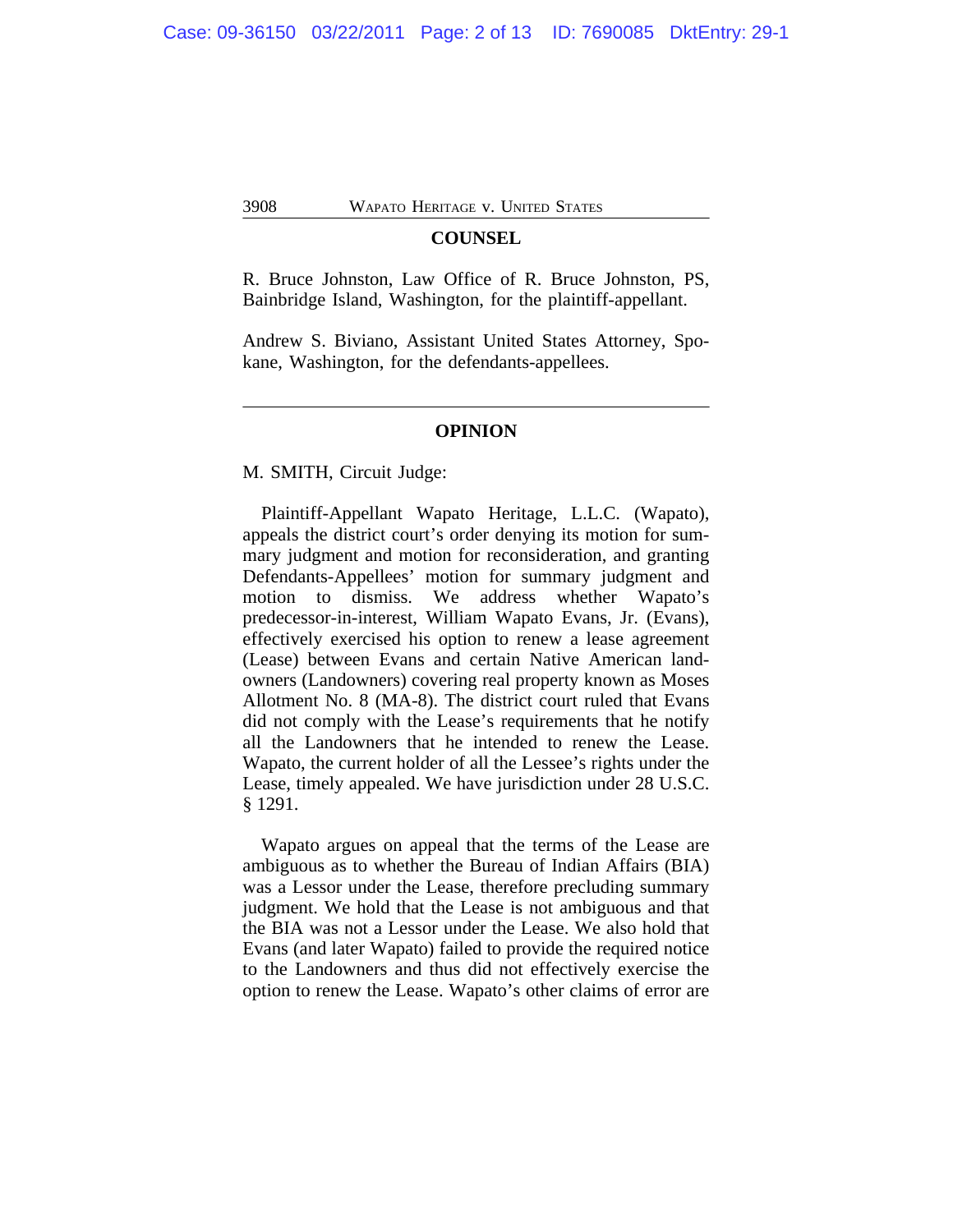addressed in a memorandum disposition filed contemporaneously with this opinion. We affirm.

#### **FACTUAL AND PROCEDURAL BACKGROUND**

In 1907, the United States granted MA-8 to Wapato John as part of an agreement between the Moses Band and the Secretary of the Interior (Secretary). The United States holds MA-8 in trust for Wapato John and his heirs, one of whom was Evans. Evans's grandsons are currently the sole owners of Wapato Heritage, L.L.C. The Department of the Interior (Department), which has delegated its authority to the BIA, administers MA-8. The Colville Agency (Agency) is a local BIA agency, located in Nespelem, Washington.

In 1982, Evans owned an approximate 5.4% beneficial interest in MA-8, and sought to negotiate a 25-year ground lease of all the landowner rights in MA-8. Sixty-four percent of the Landowners (including Evans) eventually consented to the Lease. A majority of the Landowners signed a "Statement of Awareness," which outlined the material provisions of the Lease and authorized the Superintendent of the Agency to execute the Lease on their behalf pursuant to 25 C.F.R.  $§ 162.2[(a)](5)$ . In due course, the Secretary authorized George Davis, the Superintendent, to sign the Lease. Pursuant to that authority, Davis approved the Lease (Lease No. 82-21) on February 2, 1984, on behalf of the consenting Landowners, the remaining 36% of the trust beneficiaries, and the Secretary. The Lease was executed in conformity with 25 U.S.C. § 415 and Part 162 of the implementing regulations.

The Lease contains an option to renew, which reads as follows:

## 3. *TERM — OPTION TO RENEW*:

The term of this lease shall be twenty-five (25) years, beginning on the date that the lease is approved by the Secretary.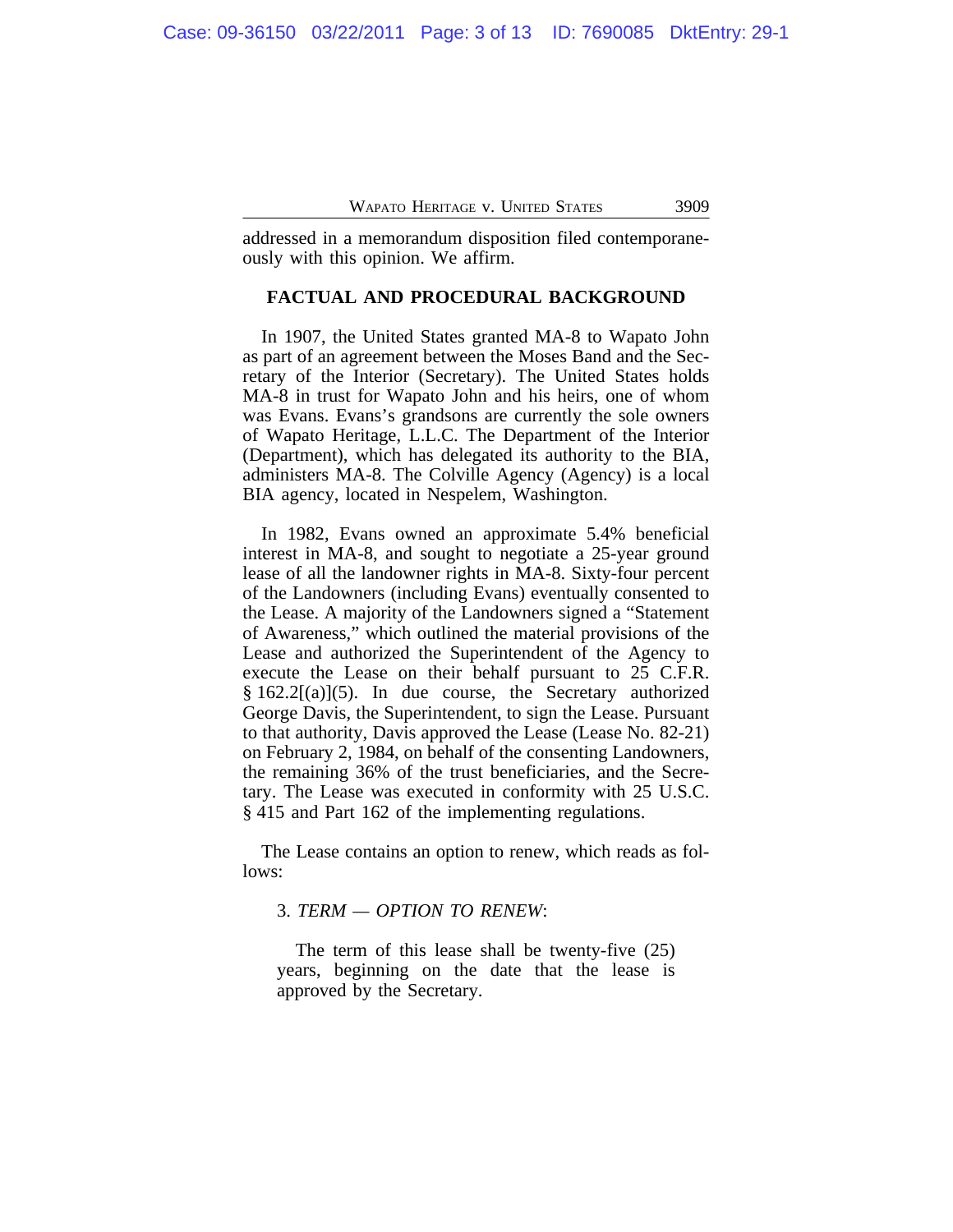This lease may be renewed at the option of the Lessee for a further term of not to exceed twenty[-]five (25) years, commencing at the expiration of the original term, upon the same conditions and terms as are in effect at the expiration of the original term, provided that notice of the exercise of such option shall be given by the Lessee to the Lessor and the Secretary in writing at leas[t] twe[l]ve (12) months prior to said expiration of original term.

The Lease defines Evans as "Lessee" and the individual landowners, and/or the guardians of those individuals, whose names and addresses are listed in Exhibit A to the Lease, as "Lessor."

Section 29 of the Lease provides:

# *PAYMENTS AND NOTICES*:

All notices, payments and demands shall be sent to either party at the address herein recited or to such place as the parties may hereafter designate in writing. Notices and demands shall be served b[y] certified mail, return receipt requested. The service of any such notice shall be deemed complete within ten (10) days after mailing in any post office within the United States. Copies of all notices and demands shall be sent to the Secretary in care of the office of the Bureau of Indian Affairs, P.O. Box 111, Nespelem, Washington 99155. All notices to Lessor shall be sent to the landowners. The Secretary shall furnish Lessee with the current names and addresses of Lessor upon the request of Lessee.

On January 30, 1985, Evans sent a letter to the BIA, stating, among other things:

In accordance with paragraph three (3) of the subject lease dated February 2, 1984, you are notified by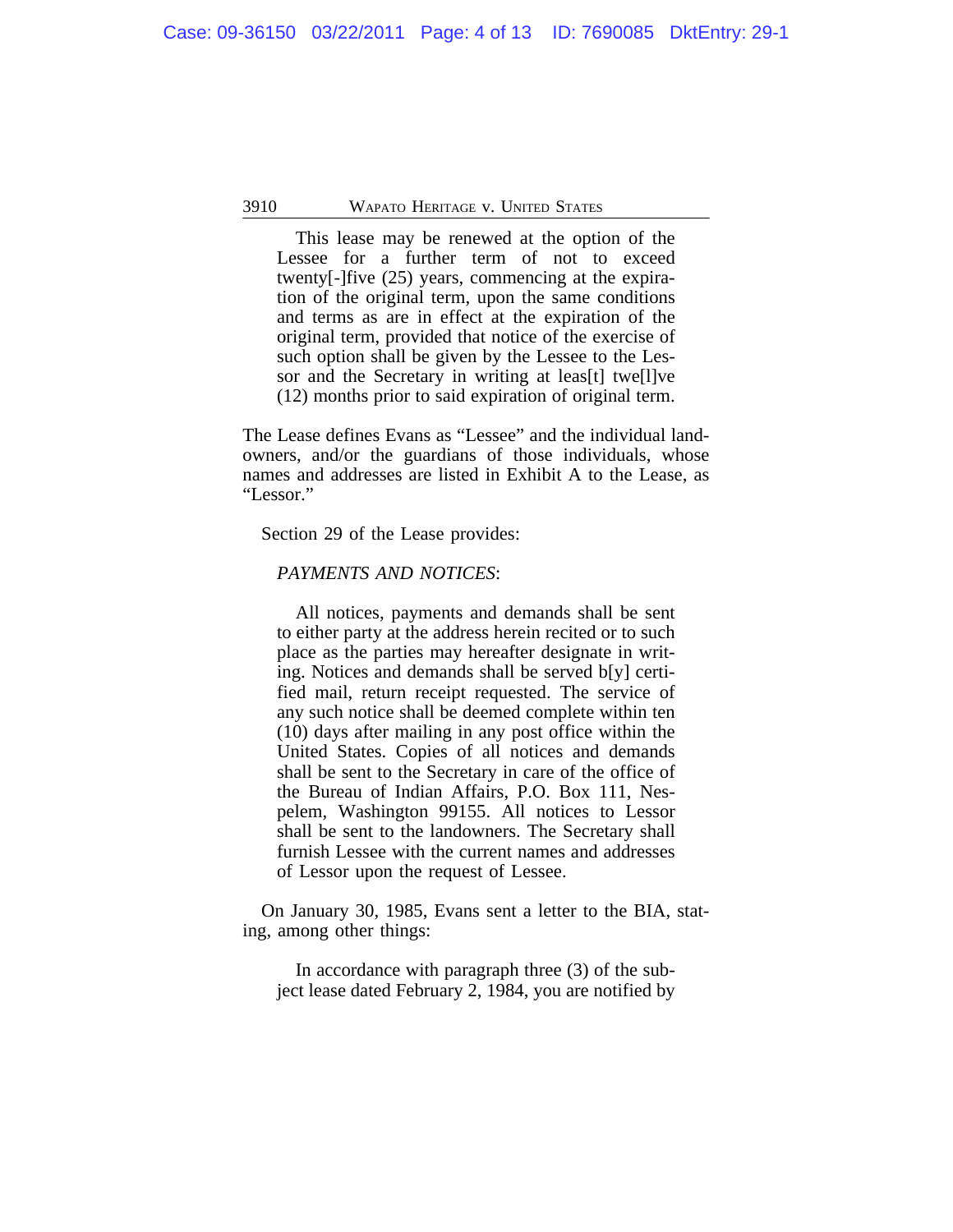receipt of this letter that Mar-Lu, Ltd. hereby exercises its option to renew the subject lease for a further term of twenty five (25) years to be effective at the expiration of the original twenty five (25) year term. This notice extends the total term of subject lease to February 1, 2034.

The letter was signed by Evans as "General Partner[,] Mar-Lu, Ltd." As Wapato concedes, Evans's letter was not sent to the BIA by certified mail, nor was it sent at all to the Landowners referred to in Exhibit A to the Lease.

In 2007, after Wapato began efforts to develop a major residential development on MA-8, the Colville Confederated Tribe (Tribe) questioned whether Evans had effectively exercised his option to renew the Lease. The Tribe sent a letter to the BIA requesting a meeting to "discuss the current legal status of the 25-year extension." In response, the BIA reviewed the Lease terms and relevant correspondence. The BIA then sent a letter to the Tribe and Wapato on November 30, 2007, stating that, in its opinion, the option to renew had not been exercised effectively by Evans's 1985 letter. The BIA's opinion rested, in part, on Evans's failure to send notice to the individual Landowners.

As of November 30, 2007, Wapato still had two months left in which to exercise its option to renew the Lease. Whatever the deficiencies of Evans's previous efforts, Wapato could have obviated the issues before us had it taken the steps necessary to do so.

Instead of taking those steps during the remaining exercise period, Wapato's counsel sent a letter to the BIA on December 18, 2007, contending that the term of the Lease had already been properly extended and claiming that the BIA had already acknowledged the extension. Wapato's letter also was sent to seven Landowners who, Wapato claims, were the only ones for which it had addresses. Wapato did not request that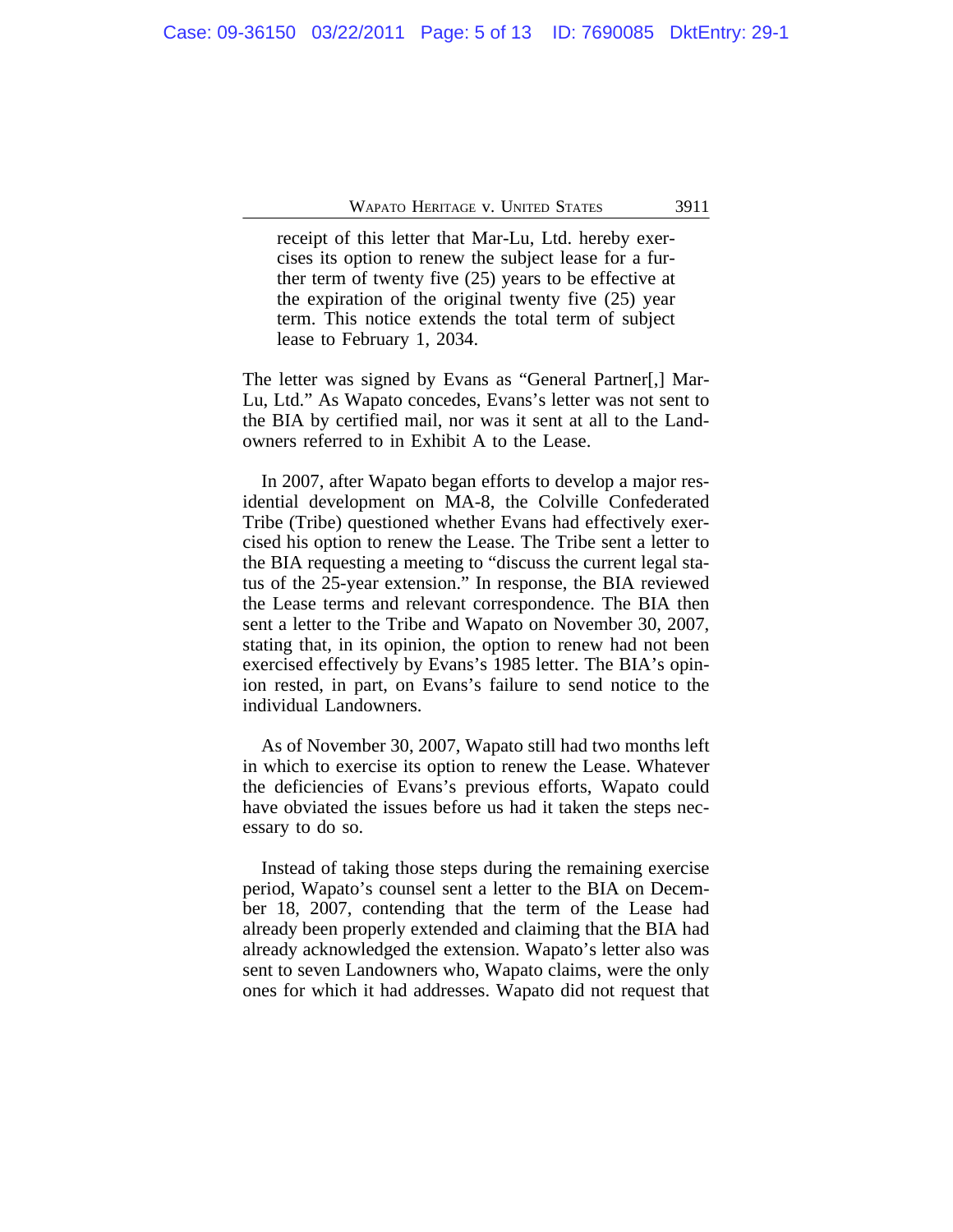the BIA provide it with the "current names and addresses of Lessor," as permitted in Section 29 of the Lease. Wapato's letter was not sent via certified mail to either the BIA or those Landowners for whom it had addresses. When Wapato did not receive a response, it sent another letter to the BIA on January 7, 2008, requesting a response.

On August 7, 2008—by then more than six months after the deadline to exercise the option to renew the term of the Lease—the BIA sent a letter confirming that Evans had not properly exercised his option to renew the Lease. Wapato appealed the BIA's decision, but the Northwest Regional Director of the BIA upheld the agency's decision on October 31, 2008.

On November 21, 2008, after considering the parties' respective arguments, the district court issued an order granting the United States' partial cross-motion for summary judgment in part and denying Wapato's motion for partial summary judgment. The district court subsequently denied Wapato's motion for reconsideration and disposed of the remaining issues in the case.**<sup>1</sup>** This timely appeal followed.

#### **STANDARD OF REVIEW**

A district court's grant of summary judgment is reviewed de novo. *Travelers Prop. Cas. Co. of Am. v. ConocoPhillips Co.*, 546 F.3d 1142, 1145 (9th Cir. 2008). "We must determine whether, viewing the evidence in the light most favorable to the nonmoving party, any genuine issues of material fact exist, and whether the district court correctly applied the relevant substantive law." *Northrop Grumman Corp. v. Factory Mut. Ins. Co.*, 563 F.3d 777, 783 (9th Cir. 2009) (internal quotation marks omitted).

**<sup>1</sup>**On November 6, 2009, the district court granted the government's motion to dismiss and, in the alternative, motion for summary judgment on the claims related to the 99-year Replacement Lease dispute, discussed in our memorandum disposition.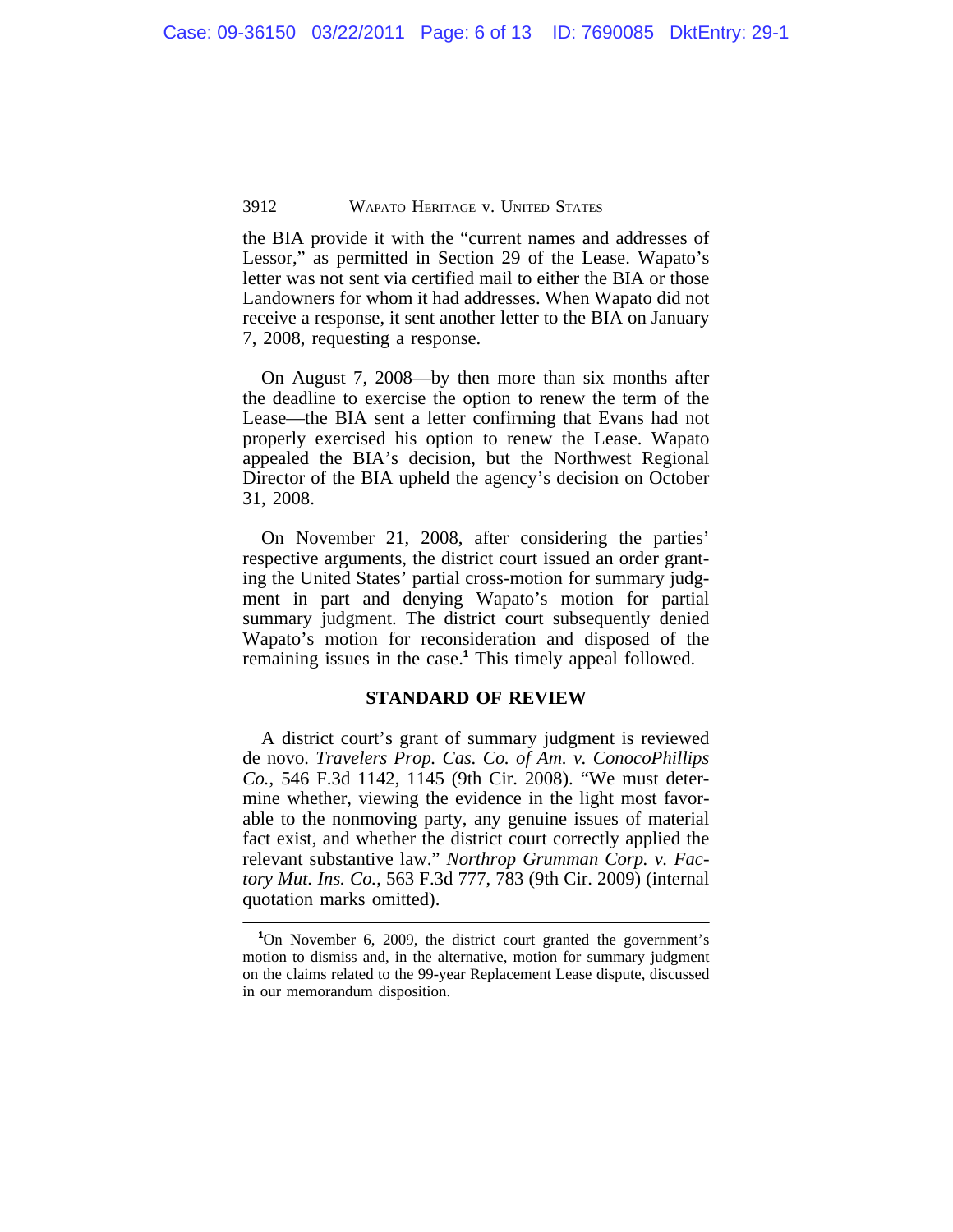### **DISCUSSION**

Wapato argues that there is a genuine issue of material fact as to whether the Landowners are really the Lessor under the Lease, because the Lease is ambiguous. It argues primarily that the BIA did not present at summary judgment a copy of "Exhibit A"to the Lease, which allegedly contained the names and current locations of the Landowners. We disagree with Wapato's arguments.

The BIA is entrusted with managing and protecting Native American interests. *See*, *e.g.*, 25 U.S.C. § 2 ("The Commissioner of Indian Affairs shall, under the direction of the Secretary of the Interior . . . have the management of all Indian affairs and of all matters arising out of Indian relations."); *McDonald v. Means*, 309 F.3d 530, 538 (9th Cir. 2002) ("It is well established that the BIA holds a fiduciary relationship to Indian tribes, and its management of tribal [interests] is subject to the same fiduciary duties." (citing *United States v. Mitchell*, 463 U.S. 206, 224-26 (1983))).

Various statutes and regulations govern the form and approval of leases involving Native American lands. Among others, 25 U.S.C. 415(a) requires:

Any restricted Indian lands, whether tribally, or individually owned, may be leased by the Indian owners, with the approval of the Secretary of the Interior, for public, religious, educational, recreational, residential, or business purposes, including the development or utilization of natural resources in connection with operations under such leases, for grazing purposes, and for those farming purposes which require the making of a substantial investment in the improvement of the land for the production of specialized crops as determined by said Secretary. All leases so granted shall be for a term of not to exceed twenty-five years . . . .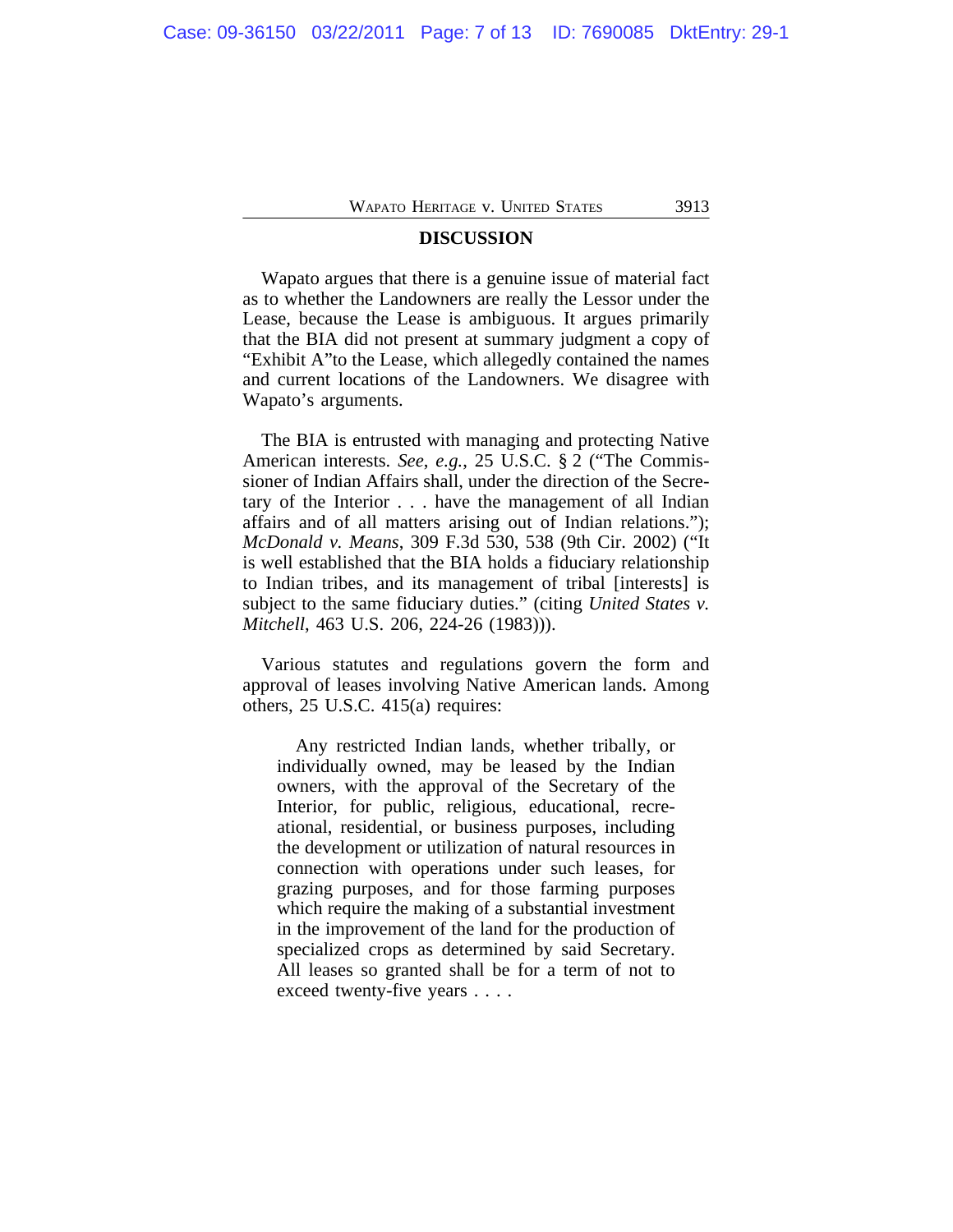In some limited circumstances, the BIA is authorized to enter into a lease on behalf of Native American owners. *See*, *e.g.*, 25 C.F.R. § 162.2 (1984).**<sup>2</sup>** Specifically, the Secretary may enter into leases on individually owned land on behalf of:

(1) Persons who are non compos mentis; (2) Orphaned minors; (3) The undetermined heirs of a decedent's estate; (4) The heirs or devisees to individually owned land who have not been able to agree upon a lease during the three-month period immediately following the date on which a lease may be entered into; provided, that the land is not in use by any of the heirs or devisees; and (5) Indians who have given the Secretary written authority to execute leases on their behalf.

*Id*. The BIA also has responsibility to administer and enforce certain leases. 25 C.F.R. § 162.108.

**[1]** However, the BIA's obligation to act in furtherance of Native American interests does not mean that the BIA per se assumes their contractual obligations when it acts on their behalf. The Supreme Court addressed this issue in *United States v. Algoma Lumber Co.*, 305 U.S. 415 (1939). There, the Superintendent of the Klamath Indian School, for and on behalf of the Klamath Indians, entered into a timber sale contract with the Algoma Lumber Company, and the Department's Assistant Secretary approved the contract. *Id*. at 419. The Algoma Lumber Company eventually brought suit against the Department for overpayments it claimed to have made to the Superintendent, arguing that the Secretary and Superintendent were the contracting parties. *Id*. at 422. The Supreme Court rejected that argument, stating:

Neither the United States nor any officer purporting to act on its behalf is named a party to the contract.

<sup>&</sup>lt;sup>2</sup>This regulation is currently found at 25 C.F.R. § 162.601 (2008).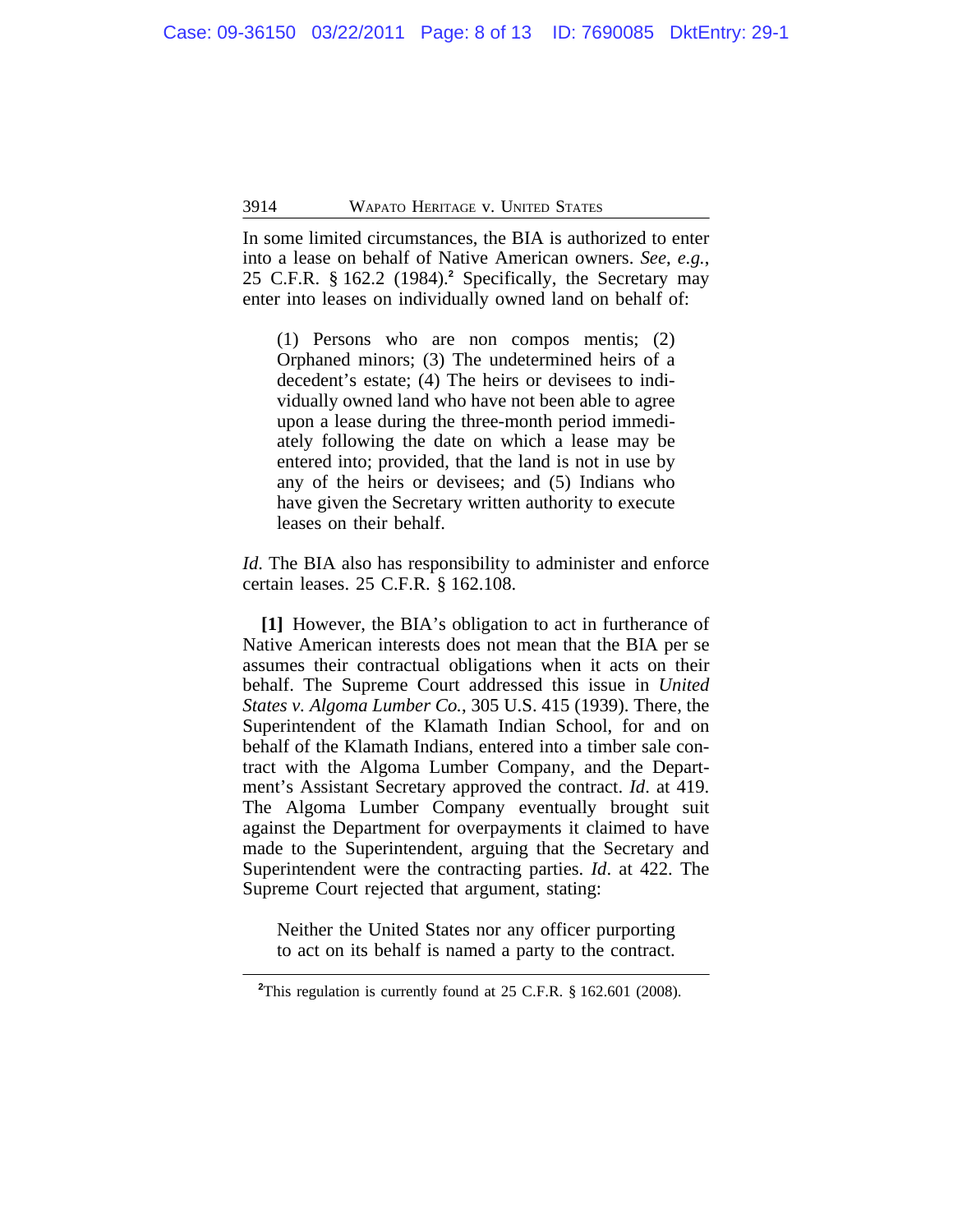. . . The form of the contract and the procedure prescribed for its execution and approval conform to the long-established relationship between the government and the Indians, under which the government has plenary power to take appropriate measures to safeguard the disposal of property of which the Indians are the substantial owners. Exercise of that power does not necessarily involve the assumption of contractual obligations by the government. Their assumption is not to be presumed in the absence of any action taken by the government or on its behalf indicating such a purpose.

# *Id*. at 421.

The Court then concluded that all that was done by [the Secretary and Superintendent] in supervising the execution of the contracts and their performance was consistent with the exercise of its function as protector of the Indians without the assumption by the United States of any obligation to the purchasers of the timber, and no implied obligation on its part arises from the performance of that function.

#### *Id*. at 422.

**[2]** More recently, the Court of Federal Claims arrived at a similar conclusion regarding leases for Native American lands, holding that the BIA's managerial control over allotted lands does not per se make the BIA a party to contracts involving those lands. In *McNabb v. United States*, 54 Fed. Cl. 759, 760 (2002), the plaintiffs had entered into approximately twenty-two leases with members of the Shoshone-Bannock tribes in Idaho. The leases were signed by the plaintiffs and the Superintendent of the Fort Hall Agency. *Id*. After a dispute arose over the leases, the court rejected the plaintiffs' argument that the government was a contracting party, notwithstanding statutory and regulatory provisions requiring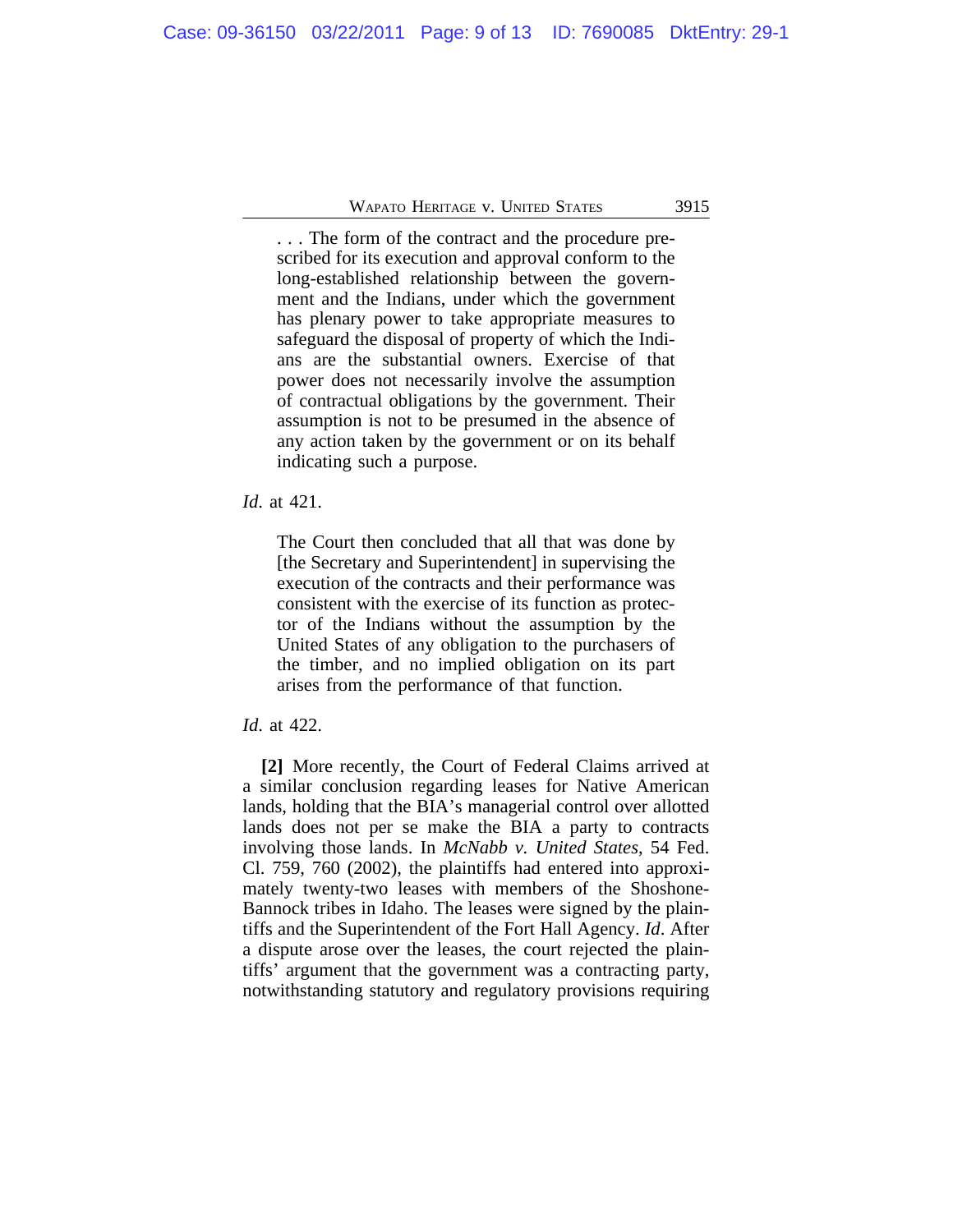government approval of the leases. *Id*. at 772-73. The court concluded that "BIA regulations provide authority for the BIA to act as an approval official rather than as a lessor of Tribal lands." *Id*. at 772; *see also Sangre de Cristo Dev. Co. v. United States*, 932 F.2d 891, 895 (10th Cir. 1991) ("[T]he United States is not liable to third parties when it contracts with them on behalf of Indian tribes."); *Saguaro Chevrolet, Inc. v. United States*, 77 Fed. Cl. 572, 581 (2007) (rejecting the plaintiff's argument that regulations and a lease agreement imposed landlord obligations on the United States)*.*

**[3]** In support of its argument that the BIA was the Lessor of the Lease, Wapato argues that the BIA was authorized to sign, and did sign, the Lease for all of the Landowners. Wapato is mistaken concerning the BIA's role in the transaction.

**[4]** By its terms, the Lease was executed in conformity with 25 U.S.C. § 415 and Part 162 of the implementing regulations. Those statutory and regulatory provisions authorize an approval role for the BIA concerning Leases signed with Native Americans, but do not authorize the BIA to enter into a contract with Wapato or its predecessors-in-interest on behalf of the government. *See* 25 U.S.C. § 415(a) ("Any restricted Indian lands, whether tribally, or individually owned, may be leased by the Indian owners, *with the approval of the Secretary of the Interior* . . . ." (emphasis added))); 25 C.F.R. § 162.2 (specifying narrow circumstances in which the BIA can grant lease *on behalf of* Native American landowners).

**[5]** Here, the BIA approved the Lease and executed it on behalf of all the Landowners, consistent with its delegated authority. Approximately 64% of the Landowners personally consented to the Lease, having signed "Statement of Awareness" forms. The BIA therefore signed for those Landowners pursuant to their express authorization under 25 C.F.R. § 162.2(a)(5). The BIA also executed the Lease on behalf of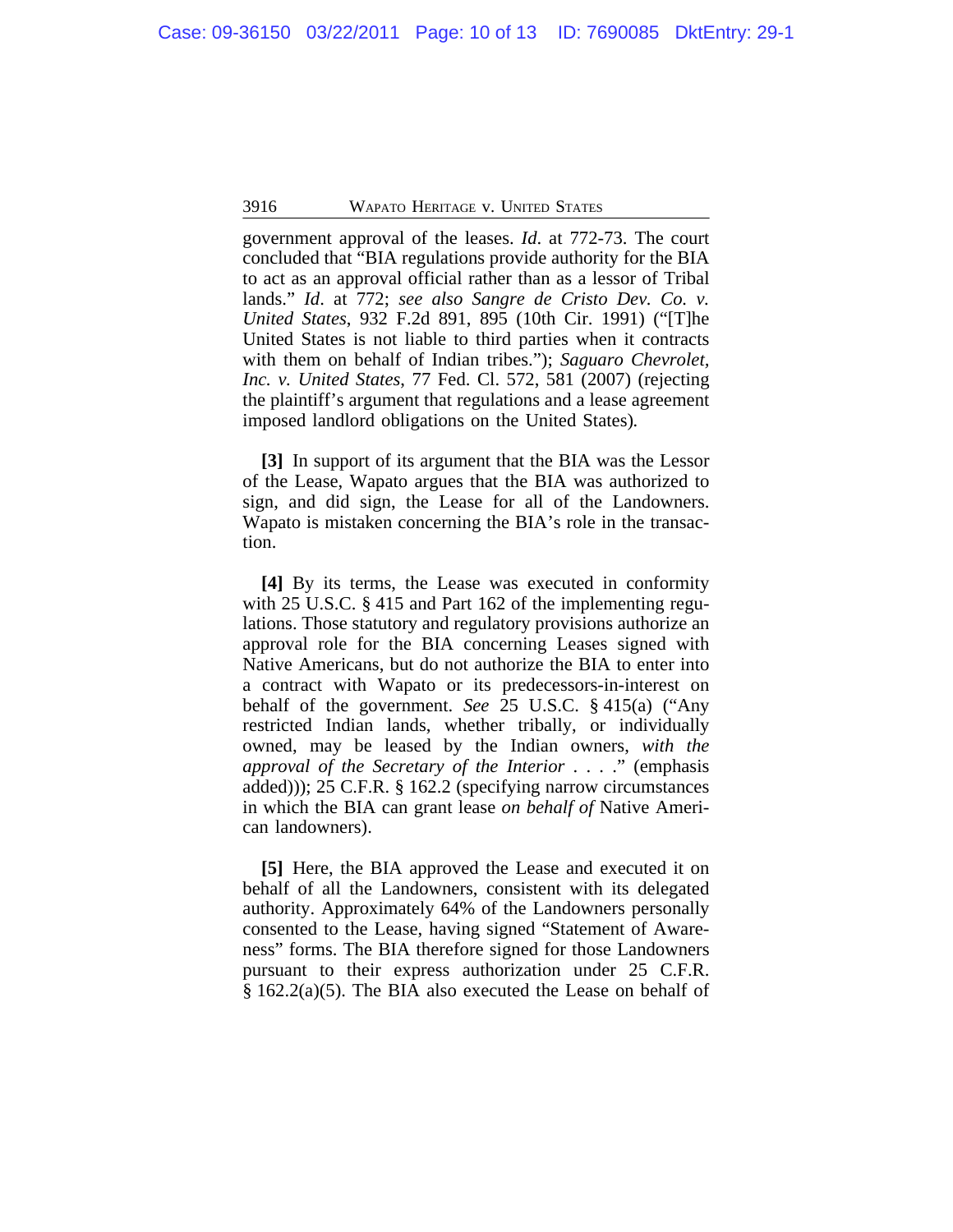a minority of the allottees (i.e., the 36% who did not sign) by the limited authority of  $\S 162.2(a)(4)$ . However, in exercising its authority pursuant to  $\S$  162.2(a)(4), the BIA was not transmogrified into a Lessor. Neither did the BIA become a party to the Lease by acting in its approval capacity or in its limited role as proxy for the 64% of the Landlords who had given their express authority to sign on their behalf, or with respect to the remaining 36% of the Landowners, for whom it signed as authorized by  $\S$  162.2(a)(4).

Wapato also contends that the Lease is ambiguous. We consider this contention by first observing that the parties agree that federal contract law applies to the Lease, and that the district court applied federal law, citing *United States v. Seckinger*, 397 U.S. 203, 209-10 (1970). We also apply federal law because the BIA's role and obligations under the contract are in contention. *See Smith v. Cent. Ariz. Water Conservation Dist.*, 418 F.3d 1028, 1034 (9th Cir. 2005) ("[W]e have recognized limited circumstances in which state law may apply to the interpretation of a federal contract, such as when the United States is not a party, or when the direct interests and obligations of the government are not in question.").

Well-known principles of contract law guide us in the proper construction of federal contracts. *Saavedra v. Donovan*, 700 F.2d 496, 498 (9th Cir. 1983) (citing *Seckinger*, 397 U.S. at 209-11). "A written contract must be read as a whole and every part interpreted with reference to the whole, with preference given to reasonable interpretations." *Klamath Water Users Protective Ass'n v. Patterson*, 204 F.3d 1206, 1210 (9th Cir. 1999). "Contract terms are to be given their ordinary meaning, and when the terms of a contract are clear, the intent of the parties must be ascertained from the contract itself." *Id*. The fact that parties to a contract dispute its meaning does not, ipso facto, mean that the contract is ambiguous; a contract is only ambiguous if reasonable people could find its terms susceptible to more than one interpretation. *Kenne-*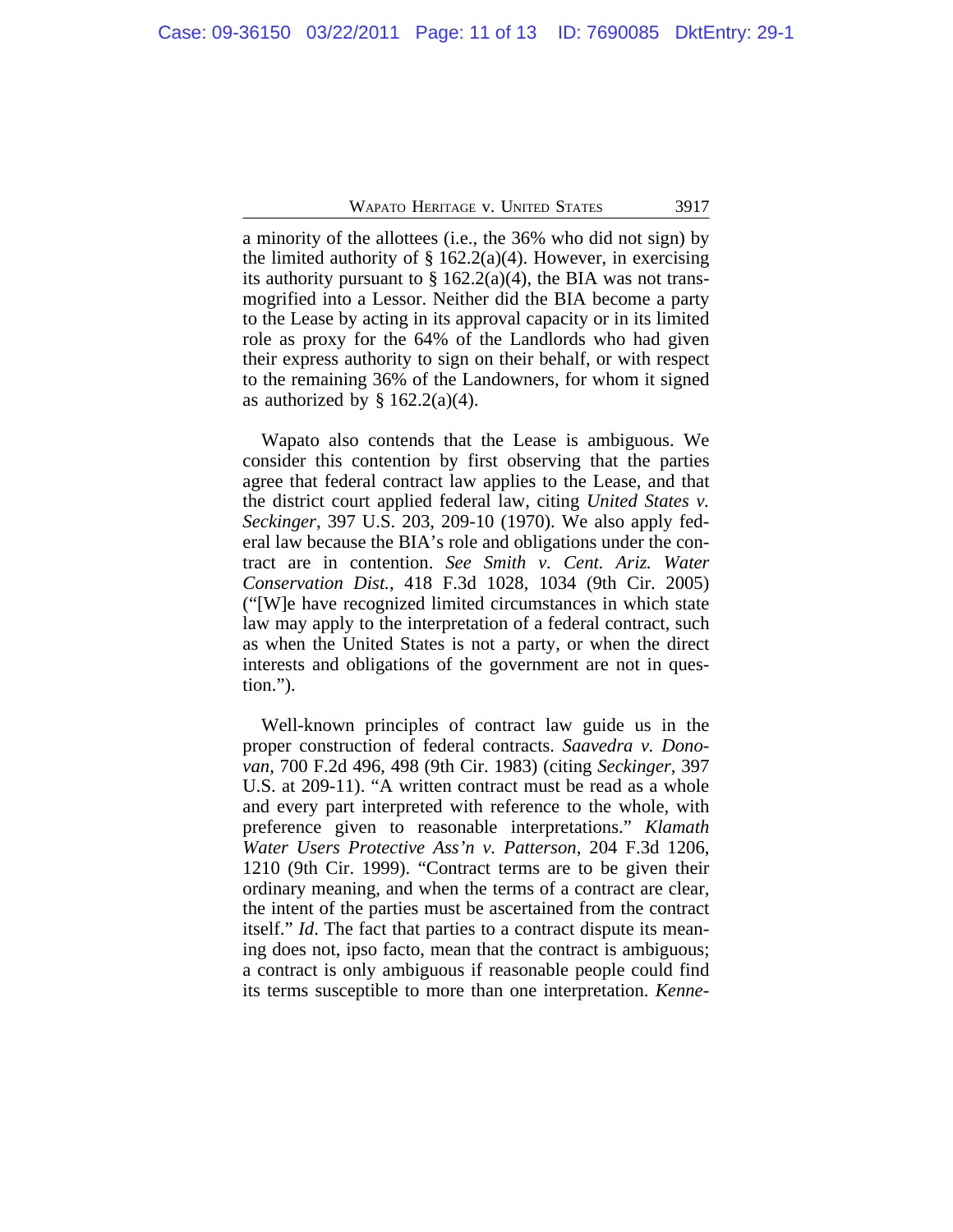*wick Irrigation Dist. v. United States*, 880 F.2d 1018, 1032 (9th Cir. 1989).

**[6]** Here, the Lease is not ambiguous. The terms of the Lease do not admit of a construction whereby the BIA could be the Lessor. The Lease explicitly defines the individual Landowners as the "Lessor" and separately defines the Secretary. Moreover, Section 29 of the Lease requires that: "Copies of all notices and demands shall be sent to the Secretary in care of the office of the Bureau of Indian Affairs . . . . All notices to Lessor shall be sent to the landowners. The Secretary shall furnish Lessee with the current names and addresses of Lessor upon the request of Lessee." Thus, it is clear that all "notices and demands" must be sent *both* to the Secretary and to the Landowners. Moreover, how could the Secretary provide Lessee with the "current names and addresses of Lessor" if the Secretary were the Lessor? Finally, the Lease definitions and subsequent provisions do not use "Secretary" and "Lessor" interchangeably. If these were the same party, it would make no sense for the Lease to distinguish between them.

**[7]** In light of the above considerations, we hold that the Lease is not ambiguous and that the BIA was not the Lessor.**<sup>3</sup>** Because the BIA was not the Lessor, the Lease terms required that Wapato notify the BIA and the Landowners directly via certified mail, which it did not do. *See* Williston on Contracts § 46:12 (4th ed. 2010) ("[T]he party giving the option is protected only by the condition that the optionee can only exer-

<sup>&</sup>lt;sup>3</sup>In holding that the Lease is unambiguous, we also reject Wapato's arguments, raised for the first time in its motion for reconsideration, that the Lease is also ambiguous concerning whether the BIA could unilaterally modify the Lease or accept notice on behalf of the Landowners. There is no evidence in the record that, after the Lease was signed, the BIA had authority from the Landowners to either modify the terms of the Lease, or to accept notice. The district court did not abuse its discretion in denying the motion for reconsideration. *MacDonald v. Grace Church Seattle*, 457 F.3d 1079, 1081 (9th Cir. 2006).